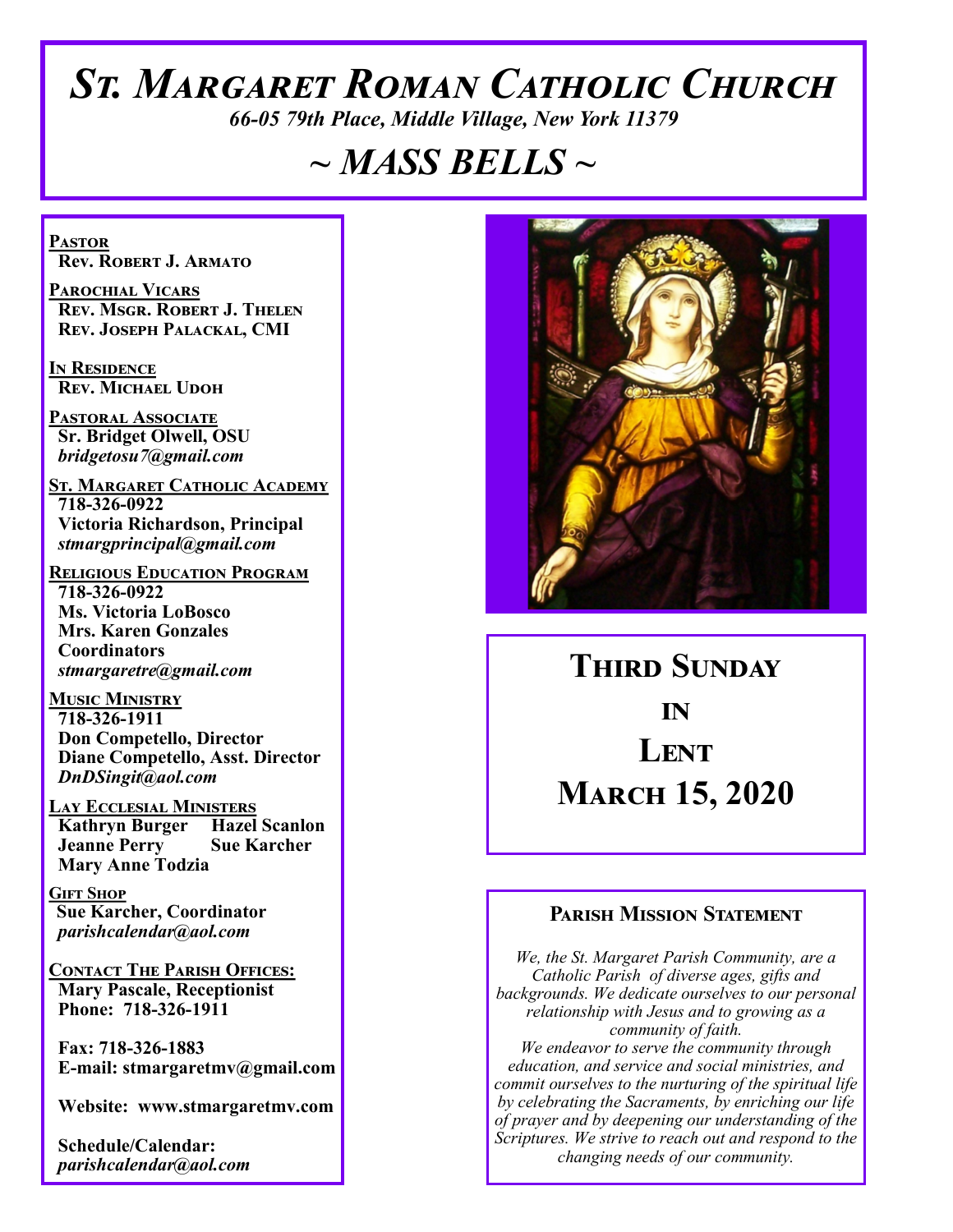# *MASSES FOR THE WEEK*

|                                | אווו זט ו טבטטר <i>ו</i> וו<br>,,,,,,,                                                                                              |
|--------------------------------|-------------------------------------------------------------------------------------------------------------------------------------|
| SUN.                           | <b>MARCH 15 - THIRD SUNDAY IN</b><br>LENT                                                                                           |
| 7:30<br>9:00                   | Jeanette Tavarone<br>Joseph Russo/Giuseppe Valenza/Lina<br>Casasanta/Mimma Ciaccio/                                                 |
| 10:30<br><b>NOON</b><br>5:00PM | People of the Parish<br>Fire Lt. Kevin J. & William Pfeifer<br>Megan Garczynski                                                     |
| MON.<br>7:00<br>9:00           | <b>MARCH 16 - LENTEN WEEKDAY</b><br><b>Bridie Smyth</b><br>Rose D'Amato                                                             |
| TUE.<br>7:00<br>9:00<br>9:30   | <b>MARCH 17 - ST. PATRICK</b><br>Louis & Margaret Hegener<br>Deceased of Rice & Minogue Families<br>Stations of the Cross (Italian) |
| WED.<br>7:00<br>9:00           | <b>MARCH 18 - ST. CYRIL</b><br>Emilia Janus<br><b>Robert &amp; Marion Hartmann</b>                                                  |
| THU.                           | <b>MARCH 19 - ST. JOSEPH SPOUSE OF</b><br>THE BLESSED VIRGIN MARY                                                                   |
| 7:00<br>$***$<br>9:00          | <b>McNiff, Tamburino &amp; Hanover Families</b><br>Marguerite Scaturro (BIRTH)                                                      |
| FRI.                           | <b>MARCH 20 - LENTEN WEEKDAY/</b><br><b>ABSTINENCE</b>                                                                              |
| 7:00<br>9:00<br>9:30           | Antoinette Composto<br><b>Fred Basedow</b><br>Station of the Cross (English)                                                        |
| SAT.<br>9:00                   | <b>MARCH 21- LENTEN WEEKDAY</b><br><b>Collective: Geraldine Ciaccio/</b><br>Fr. John Newell/                                        |
| 5:00PM                         | Emma Putillo                                                                                                                        |
| SUN.                           | <b>MARCH 22 - FOURTH SUNDAY IN</b><br>LENT                                                                                          |
| 7:30<br>9:00                   | <b>Robert Hawd</b><br>Daniele Bussa/Giuseppe Valenza/Lina<br>Casasanta/Mimma Ciaccio/Giovanna                                       |
| 10:30                          | Ferrara/<br>Michael, Catherine, Tom and<br><b>Rosaleen Reilly</b>                                                                   |
| <b>NOON</b><br>5:00PM          | People of the Parish<br>Intention of Francesco Sciortino                                                                            |

**\*\* Bi-lingual (Italian/English)**



**DURING THE SEASON OF LENT, WE WILL HAVE STATIONS OF THE CROSS AS FOLLOWS: Tuesdays, 9:30am in Italian Fridays, 9:30am in English** 

# **PARISH INFORMATION**

**Rectory Office Hours Monday - Friday - 9 am to Noon, and 1 pm to 5pm Tuesday & Wednesday evenings 5-7pm Saturday - by appointment Sunday - closed**

**CONFESSIONS** - Saturday, 4-4:45 pm or by appointment with a priest.

**NOVENA** to Our Lady of the Miraculous Medal Mondays after the 9am Mass.

#### **THE ROSARY AND DIVINE MERCY** devotion are prayed every morning in the church at 8:30am.

**BAPTISMS** take place on the 1st and 3rd Sundays of the month. Please call the rectory for an appointment and to register your child.

**WEDDINGS MUST** be scheduled at least six months in advance by appointment with a priest or a deacon. Please call the rectory office. For marriage preparation information visit www.pre-cana.org.

**THE ENGLISH CHOIR** rehearses on Tuesday, at 7 pm in the Church. Tenors and baritones needed!

**IL CORO ITALIANO** prattica ogni Domenica prima della Messa Italiana.

**THE YOUTH CHOIR** rehearses on Monday, from 6-7 pm in the Church. For more info, DnDsingit@aol.com

**BOY SCOUT TROOP #119** meets on Tuesdays from 7:15-9 pm in the Parish Hall. New members are welcome, age 10 1/2 & up. Call Mr. Krzewski, 718-894-4099.

**CUB PACK #119** meets on Mondays from 7-8:30 pm in the Parish Hall. New members welcome, age 6 to 10-1/2. Call Mr. Krzewski, 718-894-4099.

**SENIOR CITIZENS** meet every Wednesday at 12 Noon in the Parish Center.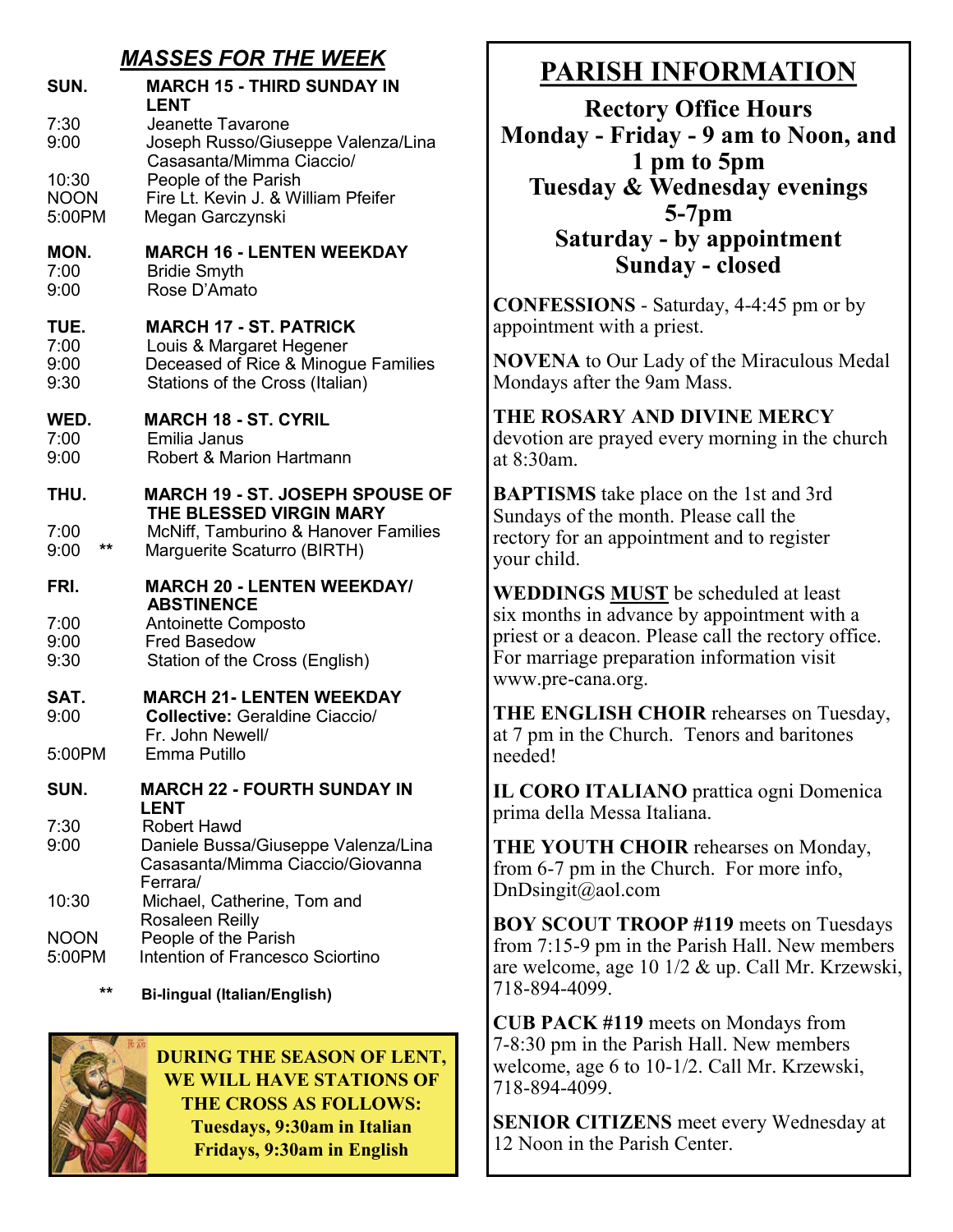# PLEASE PRAY FOR OUR SICK

Karen Guarascio, Connie Faccibene, Linda Frazier, Cari Ann Falk-LoBello, Glen Falk, Ronald Frazier, Robert Sabini, Lee Falk, Scott White, McKinley Kelleher, Sean Harrison, Justin James Quirke, Elizabeth Ott, Mary Harrison, John Murphy, Anne McGinnis, Norma Voyer, Vicky Turato, Julio Pelaez, Maritza Gutierrez, Graciela Mora, Cindy Mulore, Salvatore Tuttolomondo, Gloria Mojica, Gloria Pemaj, Anne Gorian, Allen McConville, Joseph Simon, Jack Marchindiondo, The Scaturro Family, Louis Pitelli, Marion Caracciola, Giovanni Campo, Edward Stoltzenberg, Louis Pittelli, James Graff, Carol Arevalo, Immaculate Marge D'Elia, Jim O'Friscoll, Mary Rigovich, Matteo Sabini, Bob Biolsi, The Mojica Family, Msgr. Leonard Badia, Matthew Zender, Cathie Greulich, Joseph & Mary Augustine, Anthony Pittelli, Josephine Hartnett, Karen Schaefer, Jill Archbold, Fr. Paul Weirichs CP, Hannah Lehman, Daniel Wilson, John Austin Bryzgornia, Dave Kazmier, John Nogiewich, Tim Rooney,

*The names will remain for 3 months, please call 718-326-1911 and ask for continued prayers.*

# **Prayer Requests**

**Pray for vocations to the Priesthood and Religious Life.** 

**Please pray for our men and women from our Parish serving in the defense of our country:** 

> **Lt. Col. Thomas Frohnhoefer Sgt. Robert A. Domenici**



### *WE RECALL OUR BELOVED DECEASED*

*Especially, Rev. John J. Newell, Rev. James H. Sweeney, Frank Robertazzi, Rev. Martin Kirby, Terence M. McCormick May they rest in Christ's Peace!*

# **MEMORIALS** *WINE & HOSTS THIS WEEK*

*are offered in memory of Jeannine Stimpfel at the request of Maria & John Schell.*

# *TABERNACLE LAMP THIS WEEK*

*is lit in memory of Rose Accardi at the request of brother, Ben Armato.* 

*St. Patrick March 17th*



## **TODAY'S READINGS**

 *Third Sunday in Lent* 

Ex 17:3-7 Ps 95:1-2, 6-7, 8-9 Rom 5:1-2, 5-8 Jn 4:5-42 or Jn 4:5-15, 19b-26, 39a, 40-42

## **READINGS FOR THE WEEK**

| Monday:    | 2 Kgs 5:1-15ab<br>Ps 42:2, 3, 43:3, 4<br>Lk 4:24-30                                                              |
|------------|------------------------------------------------------------------------------------------------------------------|
| Tuesday:   | Dn 3:25, 34-43<br>Ps 25:4-5ab, 6, 7bc, 8-9<br>Mt 18:21-35                                                        |
| Wednesday: | Dt 4:1, $5-9$<br>Ps 147:12-13, 15-16,<br>$19-20$<br>Mt 5:17-19                                                   |
| Thursday:  | 2 Sm 7:4-5a, 12-14a, 16<br>Ps 89:2-3, 4-5, 27, 29<br>Rom 4:13, 16-18, 22<br>Mt 1:16, 18-21, 24 or<br>Lk 2:41-51a |
| Friday:    | Hos $14:2-10$<br>Ps 81:6c-8a, 8bc-9,<br>10-11ab, 14, 17<br>Mk 12:28-34                                           |
| Saturday:  | Hos $6:1-6$<br>Ps 51:3-4, 18-19,<br>$20 - 21ab$ ,<br>Lk 18:9-14                                                  |
| Sunday:    | 1 Sm 16:1b, 6-7, 10-13a<br>Ps 23:1-3a, 3b-4, 5, 6<br>Eph 5:8-14<br>Jn 9:1-41 or Jn 9:1, 6-9,<br>13-17, 34-38     |

 *St. Joseph March 19th*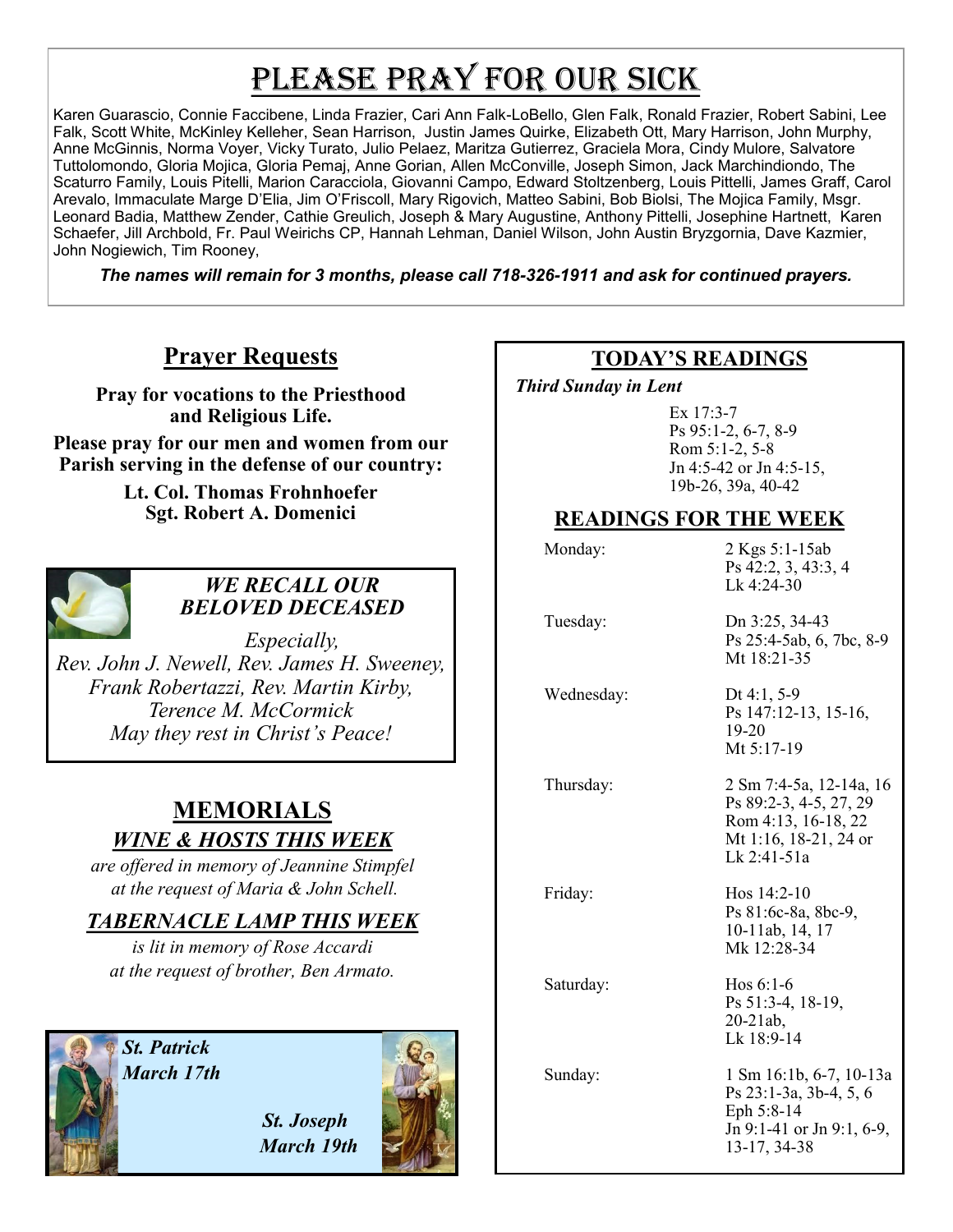### *From the Pastor's Desk:*

# **~The Spirit, Living Water, and Truth~**

 We take a break this week from our readings from the Gospel according to St. Matthew and switch over to St. John. This is a very ancient arrangement, going back many centuries, as the Church uses these weeks before Easter for the proximate preparation of those who are to be baptized at the Great Vigil Mass.

 Today, in the account of Jesus encountering a Gentile woman at the well, Christ puts it quite directly that true worship of God is not a matter of one particular place but rather of a personal openness to the Gift of the Holy Spirit and to the truth of the Father's love. The living water of which He speaks is that same Spirit, Who flows in us and through us for our sanctification and that of the whole world, and Who makes us all apostles. All people are called to salvation, Jew and Gentile alike.

 The most remarkable part of it all, perhaps, is what St. Paul tells us in the second reading: that "God proves His love for us in that while we were still sinners Christ died for us." It doesn't get any more blow-your-mind profound than that. God initiates; we are to respond.

 The life of the Samaritan woman, who, until she met Christ, had been a less than exemplary person, changed. She went from being settled in her sinful lifestyle, to skepticism, to seeking, to coming to belief in Jesus, and finally to being His disciple and apostle, so that eventually others also came to listen to and believe in Him.

 Those who will become our brothers and sisters in Christ at the Great Vigil of Easter also are undergoing a transformation, from an old way of life, to seeking and learning about Christ, and eventually to becoming members of His Body, the Church - His disciples and apostles. Now they are preparing to make the greatest commitment of their lives: to accept Jesus Christ as Savior and Lord and to live in Him. We pray for them as they come to the end of this journey.

We, too, are called to conversion of heart and to grow in our faith in Jesus Christ, to draw others to Him, and, through Him, to the Father. Our lives should be lives of worship, not only terms of rituals celebrated in the comfort zone of a church building, but also every day in every aspect of our secular activities. To worship God in Spirit and in truth is to live a life of holiness and righteousness, of justice and mercy, of forgiveness and compassion, even as He has loved us.

 We encounter the living and loving God in our celebration of the Sacraments, in our prayers, and in our meditation on His Word, and we serve Him in our humble service to those around us. He has poured clean water upon us in Baptism, cleansed us from all our iniquities, and has given us a new Spirit. Let us live in that Spirit and in truth!

*~Fr. Armato*

# **THE ST. VINCENT dePAUL SOCIETY CLOTHING PICK-UP**

**Sunday, March 29**

from 8:30am to 12 Noon The truck will be on 79th Place for your items.

**PLEASE DO NOT LEAVE ITEMS AT THE RECTORY DOOR**

### **PARISH CENTER UPDATE**

 Four new heat pumps were installed in the Parish Center last week, but we're still using the temporary system while we explore bids and funding options for a new combined HVAC system for both the Center and the Church. Thanks for your generosity in the second collection each week! It's helped us to keep the strain on our reserves to a relative minimum.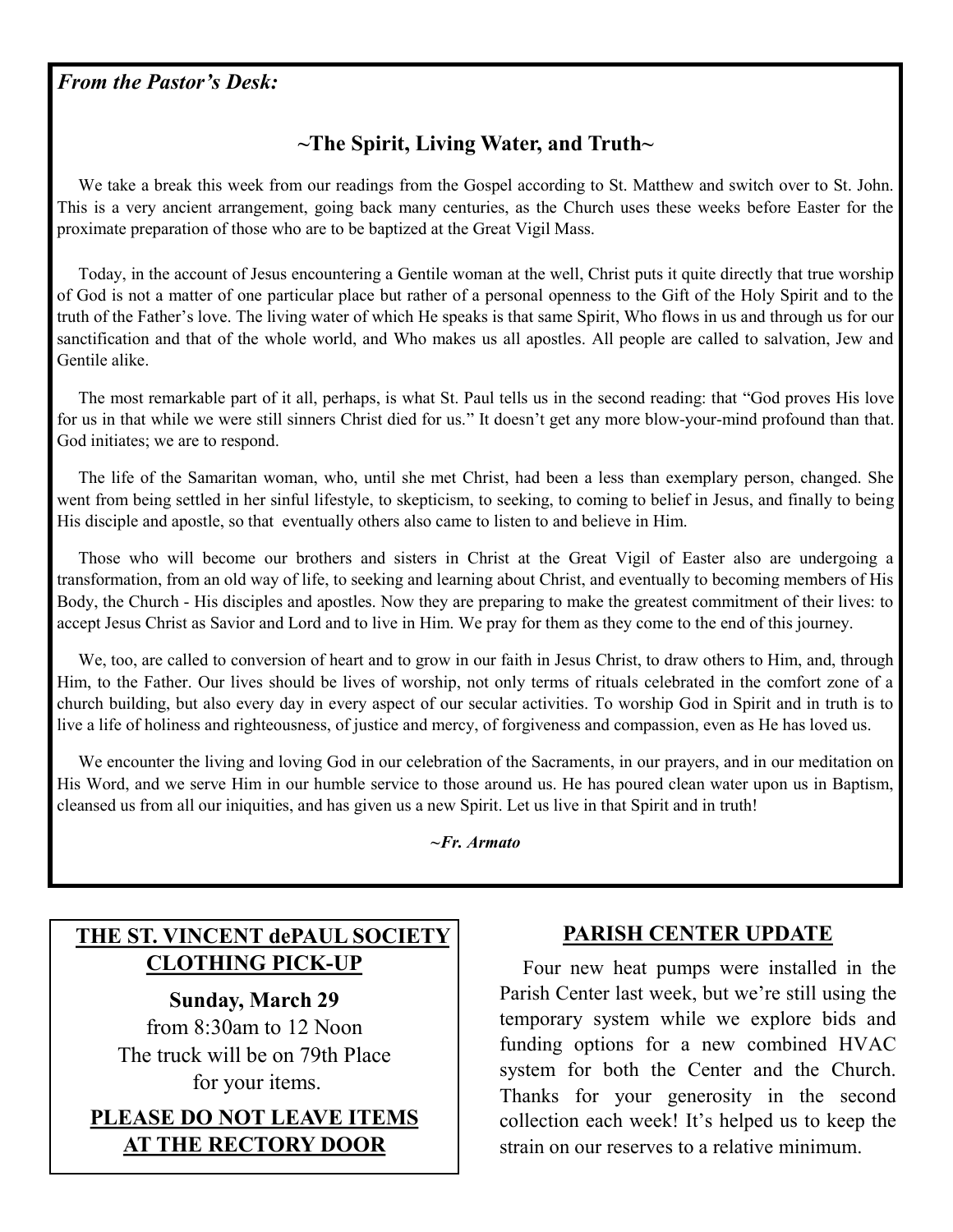# **St. Margaret Gift Shop**

Wednesdays, 12:00 - 4:00pm Saturdays, 4:00 - 5:00pm Sundays, 9:00am - 1:00pm

We have a selection of religious goods: Rosaries - Medals - Gifts Crucifixes - Statues - Bibles other books **AND MORE!**

If we don't have it, we'll try to get it for you. The Gift Shop is located in the rectory. Please use the red side door in the parking lot. If the door is closed, please knock.

Contact us: **parishcalendar@aol.com**

# **ANNUAL CATHOLIC APPEAL**

 The **2020** *Annual Catholic Appeal* campaign is underway. Our goal for this year has been set at just over \$80,000. With about 650 families registered in the Parish, it comes to an average donation of \$125 per family. That's about the cost of one latte, or one loaf of bread, or one pack of cigarettes, each week - certainly not a burden if we ALL pitch in between now and Christmas.

 Please think and pray about your response this year so that we may continue to serve the needs of our Parish and our Diocese. Materials have been mailed out to those who participated in last year's campaign; other material will be available in church in the coming weeks.

*MAGGIE'S LITTLE THEATER Presents* **The Envelope, Please**  A Musical Review of Academy Award-Winning Songs (plus a few that SHOULD have won)

> Saturdays, March 14 & 21 at 8pm Sundays, March 15 & 22 at 2:30pm Friday, March 20 at 8pm

Adults \$20 - Seniors (65+) \$18 Children (11 and under) \$18

**917-579-5389 www.maggieslittletheater.org**

# **Monthly Memorial Mass**

 A **memorial Mass with music** is celebrated each month for the repose of the souls of those who were buried from our church during the preceding month.

 While we no longer celebrate private memorial Masses, families who wish to have an annual or "month's mind" Mass offered for a loved one can join in this monthly celebration. Please contact the Rectory at **718-326-1911** to make the arrangements.

 **The next memorial Mass will be celebrated at 11:45am Saturday, April 18.** 

### **CORONA VIRUS RESPONSES**

 In response to growing concern over the Corona virus, we will suspend the shaking of hands at Mass during the exchange of the Sign of Peace and when leaving Mass until further notice. Please receive Communion in the hand (an ancient practice) rather than on the tongue.

Please also use common sense:

- **~** Stay home, if you do not feel well;
- **~** See your doctor, if symptoms persist;
- **~** Cover your mouth and nose, if you have to cough or sneeze;

 Let us pray through the intercession of St. Michael that the disease may spare us, our loved ones, and all people!

### **160TH ANNIVERSARY**

 Our Parish will be 160 years old this May, the first Mass here having been celebrated on May 20, 1860. We will celebrate with a Mass of thanksgiving **Saturday evening, May 16,** followed by a *jubilee dinner-dance* to benefit both the parish and the Academy. Save the date and plan on celebrating with your fellow parishioners.

 A committee is working on the dinner-dance. Details will follow shortly.

### **SPIRITUAL OPPORTUNITIES**

 The priests of the Parish are available for **confession** after most weekday morning Masses in addition to Saturday afternoons and by appointment.

 We also will hold a **holy hour** of **Eucharistic Adoration** at 9:30am on the **first Saturday** of each month, starting on April 4.